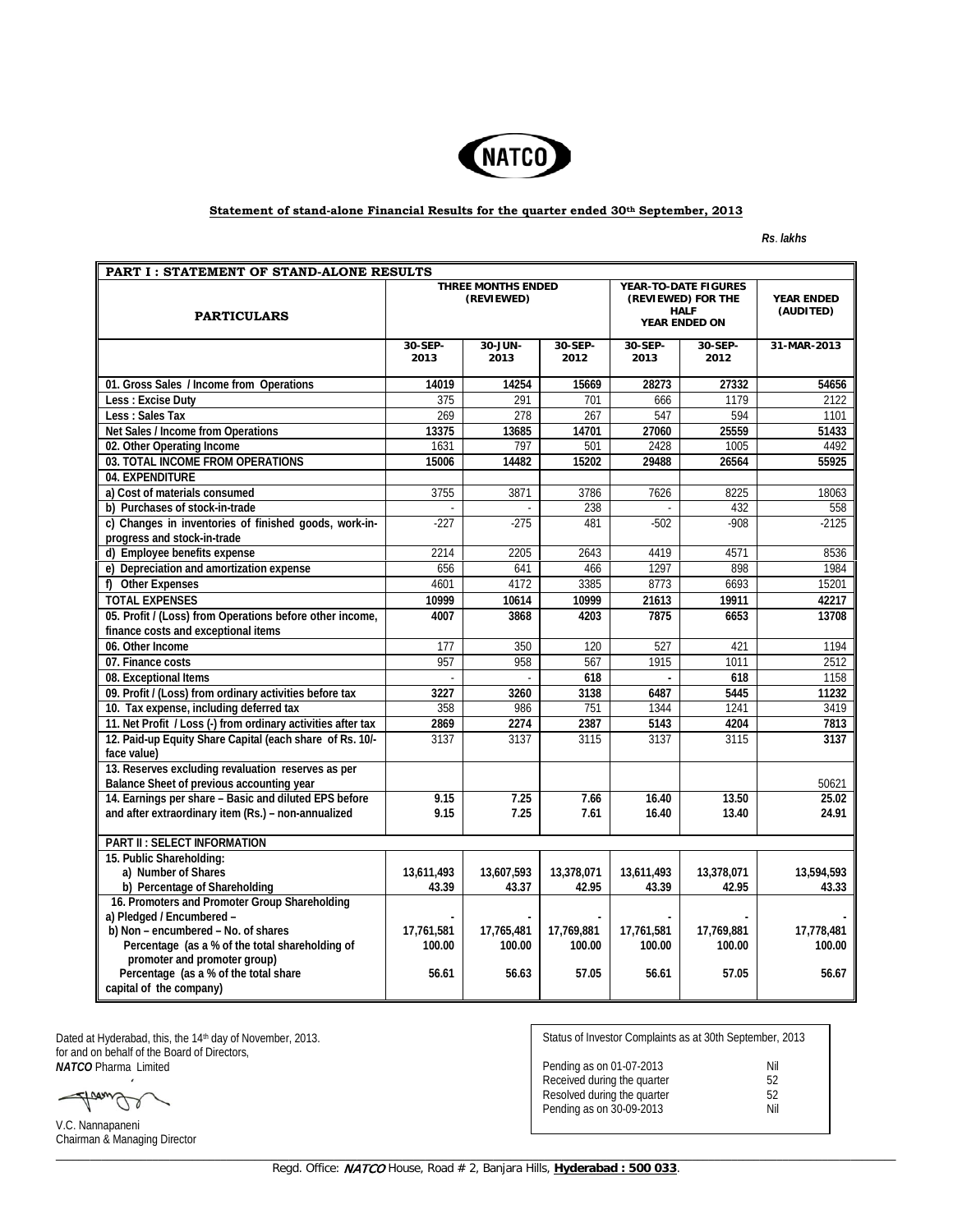| <b>Statement of Stand-alone Assets &amp; Liabilities (Rs. Lakhs)</b> |                      |                  |  |  |
|----------------------------------------------------------------------|----------------------|------------------|--|--|
|                                                                      | As at                |                  |  |  |
|                                                                      | 30 September<br>2013 | 31 March<br>2013 |  |  |
|                                                                      | <b>Un-audited</b>    | <b>Audited</b>   |  |  |
| I. Equity and liabilities                                            |                      |                  |  |  |
| <b>Shareholders' funds</b>                                           |                      |                  |  |  |
| Share capital                                                        | 3,137                | 3,137            |  |  |
| Reserves and surplus                                                 | 55,877               | 50,621           |  |  |
|                                                                      | 59,014               | 53,758           |  |  |
| <b>Non-current liabilities</b>                                       |                      |                  |  |  |
| Long-term borrowings                                                 | 13,157               | 13,713           |  |  |
| Deferred tax liabilities (net)                                       | 4,080                | 4,112            |  |  |
| Other long term liabilities                                          | 69                   | 69               |  |  |
| Long-term provisions                                                 | 948                  | 821              |  |  |
|                                                                      | 18,254               | 18,715           |  |  |
| <b>Current liabilities</b>                                           |                      |                  |  |  |
| Short-term borrowings                                                | 16,794               | 14,774           |  |  |
| Trade payables                                                       | 9,808                | 10,443           |  |  |
| Other current liabilities                                            | 10,153               | 8,025            |  |  |
| Short-term provisions                                                | 33                   | 33               |  |  |
|                                                                      | 36,788               | 33,275           |  |  |
| <b>Total</b>                                                         | 114,056              | 105,748          |  |  |
| II. Assets                                                           |                      |                  |  |  |
| <b>Non-current assets</b>                                            |                      |                  |  |  |
| <b>Fixed assets</b>                                                  |                      |                  |  |  |
| Tangible assets                                                      | 48,658               | 46,565           |  |  |
| Intangible assets                                                    | 482                  | 491              |  |  |
| Capital work-in-progress                                             | 10,238               | 7,837            |  |  |
| Non-current investments                                              | 7,830                | 7,676            |  |  |
| Long-term loans and advances                                         | 11,925               | 12,066           |  |  |
| Other non-current assets                                             |                      | 13               |  |  |
|                                                                      | 79,133               | 74,648           |  |  |
| <b>Current assets</b>                                                |                      |                  |  |  |
| Current investments                                                  | 81                   | 81               |  |  |
| Inventories                                                          | 13,549               | 12,832           |  |  |
| Trade receivables                                                    | 14,890               | 12,646           |  |  |
| Cash and bank balances                                               | 1,142                | 937              |  |  |
| Short-term loans and advances                                        | 4,911                | 4,269            |  |  |
| Other current assets                                                 | 350                  | 335              |  |  |
|                                                                      | 34,923               | 31,100           |  |  |
|                                                                      | 114,056              | 105,748          |  |  |

Avande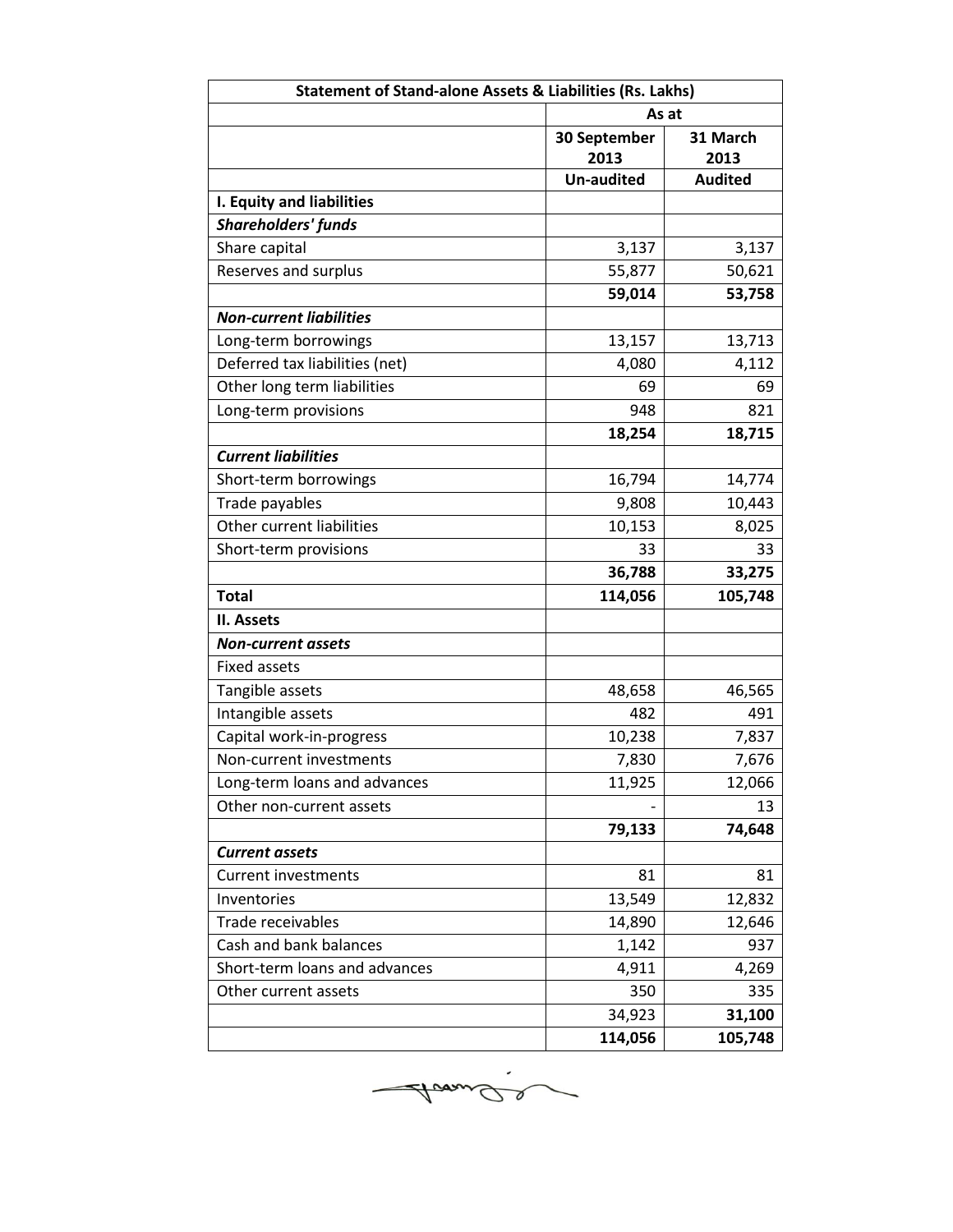

## **Statement of consolidated Financial Results for the quarter ended 30th September, 2013**

*Rs*. *lakhs*

| <b>THREE MONTHS ENDED</b><br>YEAR-TO-DATE FIGURES<br>(UNREVIEWED/UNAUDITED)<br>(UNREVIEWED/UNAUDITED) FOR<br><b>YEAR ENDED</b><br>THE HALF<br>(AUDITED)<br><b>PARTICULARS</b><br>YEAR ENDED ON<br>(REFER NOTES BELOW)<br>30-SEP-2013<br>30-JUN-2013<br>30-SEP-2012<br>30-SEP-2013<br>30-SEP-2012<br>31-MAR-2013<br>01. Gross Sales / Income from Operations<br>17062<br>16952<br>17890<br>34014<br>32612<br>65302<br>Less: Excise Duty<br>390<br>707<br>1185<br>323<br>713<br>2122<br>$\overline{271}$<br>285<br>$\overline{267}$<br>556<br>594<br>Less : Sales Tax<br>1101<br>Net Sales / Income from Operations<br>16291<br>16454<br>16916<br>32745<br>30833<br>62079<br>797<br>02. Other Operating Income<br>1631<br>1116<br>2428<br>1271<br>4322<br>03. TOTAL INCOME FROM OPERATIONS<br>17251<br>35173<br>17922<br>18032<br>32104<br>66401<br>04. EXPENDITURE<br>5939<br>11758<br>6013<br>5745<br>12451<br>17757<br>a) Cost of materials consumed<br>b) Purchases of stock-in-trade<br>238<br>432<br>8714<br>c) Changes in inventories of finished goods, work-in-<br>$-908$<br>progress and stock-in-trade<br>$-227$<br>$-275$<br>481<br>$-502$<br>$-2191$<br>2633<br>2589<br>3100<br>5222<br>5243<br>10229<br>d) Employee benefits expense<br>e) Depreciation and amortization expense<br>747<br>731<br>1478<br>953<br>2212<br>510<br>f) Other Expenses<br>5155<br>4724<br>3921<br>9879<br>7646<br>16900<br><b>TOTAL EXPENSES</b><br>13514<br>14321<br>14189<br>27835<br>25817<br>53621<br>05. Profit / (Loss) from Operations before other income,<br>3601<br>3737<br>3843<br>7338<br>6287<br>12780<br>finance costs and exceptional items<br>06. Other Income<br>198<br>88<br>548<br>1241<br>350<br>266<br>1002<br>996<br>583<br>1998<br>1050<br>07. Finance costs<br>2631<br>1158<br>08. Exceptional Item<br>618<br>618<br>$\sim$<br>÷.<br>09. Profit / (Loss) from ordinary activities before tax<br>2797<br>3091<br>2730<br>5888<br>4885<br>10232<br>10. Tax expense, including deferred tax<br>371<br>1014<br>771<br>1385<br>1262<br>3644<br>11. Minority Interest<br>266<br>101<br>$-140$<br>367<br>$-172$<br>$-599$<br>3795<br>12. Net Profit / Loss (-) from ordinary activities after tax<br>2692<br>2178<br>2099<br>4870<br>7187<br>13. Paid-up Equity Share Capital (each share of Rs. 10/-<br>3137<br>3137<br>3115<br>3137<br>3115<br>3137<br>face value)<br>14. Reserves excluding revaluation reserves as per |
|------------------------------------------------------------------------------------------------------------------------------------------------------------------------------------------------------------------------------------------------------------------------------------------------------------------------------------------------------------------------------------------------------------------------------------------------------------------------------------------------------------------------------------------------------------------------------------------------------------------------------------------------------------------------------------------------------------------------------------------------------------------------------------------------------------------------------------------------------------------------------------------------------------------------------------------------------------------------------------------------------------------------------------------------------------------------------------------------------------------------------------------------------------------------------------------------------------------------------------------------------------------------------------------------------------------------------------------------------------------------------------------------------------------------------------------------------------------------------------------------------------------------------------------------------------------------------------------------------------------------------------------------------------------------------------------------------------------------------------------------------------------------------------------------------------------------------------------------------------------------------------------------------------------------------------------------------------------------------------------------------------------------------------------------------------------------------------------------------------------------------------------------------------------------------------------------------------------------------------------------------------------------------------------------------------------------------------------------------------------------------------------------------------------------------------|
|                                                                                                                                                                                                                                                                                                                                                                                                                                                                                                                                                                                                                                                                                                                                                                                                                                                                                                                                                                                                                                                                                                                                                                                                                                                                                                                                                                                                                                                                                                                                                                                                                                                                                                                                                                                                                                                                                                                                                                                                                                                                                                                                                                                                                                                                                                                                                                                                                                    |
|                                                                                                                                                                                                                                                                                                                                                                                                                                                                                                                                                                                                                                                                                                                                                                                                                                                                                                                                                                                                                                                                                                                                                                                                                                                                                                                                                                                                                                                                                                                                                                                                                                                                                                                                                                                                                                                                                                                                                                                                                                                                                                                                                                                                                                                                                                                                                                                                                                    |
|                                                                                                                                                                                                                                                                                                                                                                                                                                                                                                                                                                                                                                                                                                                                                                                                                                                                                                                                                                                                                                                                                                                                                                                                                                                                                                                                                                                                                                                                                                                                                                                                                                                                                                                                                                                                                                                                                                                                                                                                                                                                                                                                                                                                                                                                                                                                                                                                                                    |
|                                                                                                                                                                                                                                                                                                                                                                                                                                                                                                                                                                                                                                                                                                                                                                                                                                                                                                                                                                                                                                                                                                                                                                                                                                                                                                                                                                                                                                                                                                                                                                                                                                                                                                                                                                                                                                                                                                                                                                                                                                                                                                                                                                                                                                                                                                                                                                                                                                    |
|                                                                                                                                                                                                                                                                                                                                                                                                                                                                                                                                                                                                                                                                                                                                                                                                                                                                                                                                                                                                                                                                                                                                                                                                                                                                                                                                                                                                                                                                                                                                                                                                                                                                                                                                                                                                                                                                                                                                                                                                                                                                                                                                                                                                                                                                                                                                                                                                                                    |
|                                                                                                                                                                                                                                                                                                                                                                                                                                                                                                                                                                                                                                                                                                                                                                                                                                                                                                                                                                                                                                                                                                                                                                                                                                                                                                                                                                                                                                                                                                                                                                                                                                                                                                                                                                                                                                                                                                                                                                                                                                                                                                                                                                                                                                                                                                                                                                                                                                    |
|                                                                                                                                                                                                                                                                                                                                                                                                                                                                                                                                                                                                                                                                                                                                                                                                                                                                                                                                                                                                                                                                                                                                                                                                                                                                                                                                                                                                                                                                                                                                                                                                                                                                                                                                                                                                                                                                                                                                                                                                                                                                                                                                                                                                                                                                                                                                                                                                                                    |
|                                                                                                                                                                                                                                                                                                                                                                                                                                                                                                                                                                                                                                                                                                                                                                                                                                                                                                                                                                                                                                                                                                                                                                                                                                                                                                                                                                                                                                                                                                                                                                                                                                                                                                                                                                                                                                                                                                                                                                                                                                                                                                                                                                                                                                                                                                                                                                                                                                    |
|                                                                                                                                                                                                                                                                                                                                                                                                                                                                                                                                                                                                                                                                                                                                                                                                                                                                                                                                                                                                                                                                                                                                                                                                                                                                                                                                                                                                                                                                                                                                                                                                                                                                                                                                                                                                                                                                                                                                                                                                                                                                                                                                                                                                                                                                                                                                                                                                                                    |
|                                                                                                                                                                                                                                                                                                                                                                                                                                                                                                                                                                                                                                                                                                                                                                                                                                                                                                                                                                                                                                                                                                                                                                                                                                                                                                                                                                                                                                                                                                                                                                                                                                                                                                                                                                                                                                                                                                                                                                                                                                                                                                                                                                                                                                                                                                                                                                                                                                    |
|                                                                                                                                                                                                                                                                                                                                                                                                                                                                                                                                                                                                                                                                                                                                                                                                                                                                                                                                                                                                                                                                                                                                                                                                                                                                                                                                                                                                                                                                                                                                                                                                                                                                                                                                                                                                                                                                                                                                                                                                                                                                                                                                                                                                                                                                                                                                                                                                                                    |
|                                                                                                                                                                                                                                                                                                                                                                                                                                                                                                                                                                                                                                                                                                                                                                                                                                                                                                                                                                                                                                                                                                                                                                                                                                                                                                                                                                                                                                                                                                                                                                                                                                                                                                                                                                                                                                                                                                                                                                                                                                                                                                                                                                                                                                                                                                                                                                                                                                    |
|                                                                                                                                                                                                                                                                                                                                                                                                                                                                                                                                                                                                                                                                                                                                                                                                                                                                                                                                                                                                                                                                                                                                                                                                                                                                                                                                                                                                                                                                                                                                                                                                                                                                                                                                                                                                                                                                                                                                                                                                                                                                                                                                                                                                                                                                                                                                                                                                                                    |
|                                                                                                                                                                                                                                                                                                                                                                                                                                                                                                                                                                                                                                                                                                                                                                                                                                                                                                                                                                                                                                                                                                                                                                                                                                                                                                                                                                                                                                                                                                                                                                                                                                                                                                                                                                                                                                                                                                                                                                                                                                                                                                                                                                                                                                                                                                                                                                                                                                    |
|                                                                                                                                                                                                                                                                                                                                                                                                                                                                                                                                                                                                                                                                                                                                                                                                                                                                                                                                                                                                                                                                                                                                                                                                                                                                                                                                                                                                                                                                                                                                                                                                                                                                                                                                                                                                                                                                                                                                                                                                                                                                                                                                                                                                                                                                                                                                                                                                                                    |
|                                                                                                                                                                                                                                                                                                                                                                                                                                                                                                                                                                                                                                                                                                                                                                                                                                                                                                                                                                                                                                                                                                                                                                                                                                                                                                                                                                                                                                                                                                                                                                                                                                                                                                                                                                                                                                                                                                                                                                                                                                                                                                                                                                                                                                                                                                                                                                                                                                    |
|                                                                                                                                                                                                                                                                                                                                                                                                                                                                                                                                                                                                                                                                                                                                                                                                                                                                                                                                                                                                                                                                                                                                                                                                                                                                                                                                                                                                                                                                                                                                                                                                                                                                                                                                                                                                                                                                                                                                                                                                                                                                                                                                                                                                                                                                                                                                                                                                                                    |
|                                                                                                                                                                                                                                                                                                                                                                                                                                                                                                                                                                                                                                                                                                                                                                                                                                                                                                                                                                                                                                                                                                                                                                                                                                                                                                                                                                                                                                                                                                                                                                                                                                                                                                                                                                                                                                                                                                                                                                                                                                                                                                                                                                                                                                                                                                                                                                                                                                    |
|                                                                                                                                                                                                                                                                                                                                                                                                                                                                                                                                                                                                                                                                                                                                                                                                                                                                                                                                                                                                                                                                                                                                                                                                                                                                                                                                                                                                                                                                                                                                                                                                                                                                                                                                                                                                                                                                                                                                                                                                                                                                                                                                                                                                                                                                                                                                                                                                                                    |
|                                                                                                                                                                                                                                                                                                                                                                                                                                                                                                                                                                                                                                                                                                                                                                                                                                                                                                                                                                                                                                                                                                                                                                                                                                                                                                                                                                                                                                                                                                                                                                                                                                                                                                                                                                                                                                                                                                                                                                                                                                                                                                                                                                                                                                                                                                                                                                                                                                    |
|                                                                                                                                                                                                                                                                                                                                                                                                                                                                                                                                                                                                                                                                                                                                                                                                                                                                                                                                                                                                                                                                                                                                                                                                                                                                                                                                                                                                                                                                                                                                                                                                                                                                                                                                                                                                                                                                                                                                                                                                                                                                                                                                                                                                                                                                                                                                                                                                                                    |
|                                                                                                                                                                                                                                                                                                                                                                                                                                                                                                                                                                                                                                                                                                                                                                                                                                                                                                                                                                                                                                                                                                                                                                                                                                                                                                                                                                                                                                                                                                                                                                                                                                                                                                                                                                                                                                                                                                                                                                                                                                                                                                                                                                                                                                                                                                                                                                                                                                    |
|                                                                                                                                                                                                                                                                                                                                                                                                                                                                                                                                                                                                                                                                                                                                                                                                                                                                                                                                                                                                                                                                                                                                                                                                                                                                                                                                                                                                                                                                                                                                                                                                                                                                                                                                                                                                                                                                                                                                                                                                                                                                                                                                                                                                                                                                                                                                                                                                                                    |
|                                                                                                                                                                                                                                                                                                                                                                                                                                                                                                                                                                                                                                                                                                                                                                                                                                                                                                                                                                                                                                                                                                                                                                                                                                                                                                                                                                                                                                                                                                                                                                                                                                                                                                                                                                                                                                                                                                                                                                                                                                                                                                                                                                                                                                                                                                                                                                                                                                    |
|                                                                                                                                                                                                                                                                                                                                                                                                                                                                                                                                                                                                                                                                                                                                                                                                                                                                                                                                                                                                                                                                                                                                                                                                                                                                                                                                                                                                                                                                                                                                                                                                                                                                                                                                                                                                                                                                                                                                                                                                                                                                                                                                                                                                                                                                                                                                                                                                                                    |
| Balance Sheet of previous accounting year<br>50217                                                                                                                                                                                                                                                                                                                                                                                                                                                                                                                                                                                                                                                                                                                                                                                                                                                                                                                                                                                                                                                                                                                                                                                                                                                                                                                                                                                                                                                                                                                                                                                                                                                                                                                                                                                                                                                                                                                                                                                                                                                                                                                                                                                                                                                                                                                                                                                 |
| 15. Earnings per share - Basic and diluted EPS before<br>8.58<br>6.94<br>6.74<br>15.52<br>12.18<br>23.01                                                                                                                                                                                                                                                                                                                                                                                                                                                                                                                                                                                                                                                                                                                                                                                                                                                                                                                                                                                                                                                                                                                                                                                                                                                                                                                                                                                                                                                                                                                                                                                                                                                                                                                                                                                                                                                                                                                                                                                                                                                                                                                                                                                                                                                                                                                           |
| and after extraordinary item (Rs.) - non-annualized<br>8.58<br>6.94<br>22.91<br>6.71<br>15.52<br>12.16                                                                                                                                                                                                                                                                                                                                                                                                                                                                                                                                                                                                                                                                                                                                                                                                                                                                                                                                                                                                                                                                                                                                                                                                                                                                                                                                                                                                                                                                                                                                                                                                                                                                                                                                                                                                                                                                                                                                                                                                                                                                                                                                                                                                                                                                                                                             |
| <b>PART II: SELECT INFORMATION</b>                                                                                                                                                                                                                                                                                                                                                                                                                                                                                                                                                                                                                                                                                                                                                                                                                                                                                                                                                                                                                                                                                                                                                                                                                                                                                                                                                                                                                                                                                                                                                                                                                                                                                                                                                                                                                                                                                                                                                                                                                                                                                                                                                                                                                                                                                                                                                                                                 |
| 16. Public Shareholding:                                                                                                                                                                                                                                                                                                                                                                                                                                                                                                                                                                                                                                                                                                                                                                                                                                                                                                                                                                                                                                                                                                                                                                                                                                                                                                                                                                                                                                                                                                                                                                                                                                                                                                                                                                                                                                                                                                                                                                                                                                                                                                                                                                                                                                                                                                                                                                                                           |
| a) Number of Shares<br>13,607,593<br>13,611,493<br>13,594,593<br>13,611,493<br>13,378,071<br>13,378,071                                                                                                                                                                                                                                                                                                                                                                                                                                                                                                                                                                                                                                                                                                                                                                                                                                                                                                                                                                                                                                                                                                                                                                                                                                                                                                                                                                                                                                                                                                                                                                                                                                                                                                                                                                                                                                                                                                                                                                                                                                                                                                                                                                                                                                                                                                                            |
| b) Percentage of Shareholding<br>43.39<br>42.95<br>43.39<br>42.95<br>43.33<br>43.37                                                                                                                                                                                                                                                                                                                                                                                                                                                                                                                                                                                                                                                                                                                                                                                                                                                                                                                                                                                                                                                                                                                                                                                                                                                                                                                                                                                                                                                                                                                                                                                                                                                                                                                                                                                                                                                                                                                                                                                                                                                                                                                                                                                                                                                                                                                                                |
| 16. Promoters and Promoter Group Shareholding<br>$\overline{a}$                                                                                                                                                                                                                                                                                                                                                                                                                                                                                                                                                                                                                                                                                                                                                                                                                                                                                                                                                                                                                                                                                                                                                                                                                                                                                                                                                                                                                                                                                                                                                                                                                                                                                                                                                                                                                                                                                                                                                                                                                                                                                                                                                                                                                                                                                                                                                                    |
| a) Pledged / Encumbered - No. of shares<br>b) Non - encumbered - No. of shares<br>17,761,581<br>17,769,881<br>17,778,481<br>17,765,481<br>17,769,881<br>17,761,581                                                                                                                                                                                                                                                                                                                                                                                                                                                                                                                                                                                                                                                                                                                                                                                                                                                                                                                                                                                                                                                                                                                                                                                                                                                                                                                                                                                                                                                                                                                                                                                                                                                                                                                                                                                                                                                                                                                                                                                                                                                                                                                                                                                                                                                                 |
| Percentage (as a % of the total shareholding of<br>100.00<br>100.00<br>100.00<br>100.00<br>100.00<br>100.00                                                                                                                                                                                                                                                                                                                                                                                                                                                                                                                                                                                                                                                                                                                                                                                                                                                                                                                                                                                                                                                                                                                                                                                                                                                                                                                                                                                                                                                                                                                                                                                                                                                                                                                                                                                                                                                                                                                                                                                                                                                                                                                                                                                                                                                                                                                        |
| promoter and promoter group)                                                                                                                                                                                                                                                                                                                                                                                                                                                                                                                                                                                                                                                                                                                                                                                                                                                                                                                                                                                                                                                                                                                                                                                                                                                                                                                                                                                                                                                                                                                                                                                                                                                                                                                                                                                                                                                                                                                                                                                                                                                                                                                                                                                                                                                                                                                                                                                                       |
| Percentage (as a % of the total share<br>57.05<br>56.61<br>56.63<br>57.05<br>56.61<br>56.67<br>capital of the company)                                                                                                                                                                                                                                                                                                                                                                                                                                                                                                                                                                                                                                                                                                                                                                                                                                                                                                                                                                                                                                                                                                                                                                                                                                                                                                                                                                                                                                                                                                                                                                                                                                                                                                                                                                                                                                                                                                                                                                                                                                                                                                                                                                                                                                                                                                             |

The above financial results were approved by the Audit Committee and the Board of Directors at a meeting held at Hyderabad on Thursday, the 14<sup>th</sup> November, 2013. Exceptional item represents amount written off against a pending legal dispute. Employee benefit expenses for the quarter and six months ended 30<sup>th</sup> September, 2012 include Rs. 504 lakhs and Rs. 362 lakhs respectively, pertaining to stock options vested during the earlier period. The stand-alone results are available on the company's web-site [www.natcopharma.co.in.](http://www.natcopharma.co.in/) In respect of reference to relating to non-accounting of minimum alternate tax credit, the company will review the position during the current financial year.

Dated at Hyderabad, this, the 14<sup>TH</sup> November, 2013. for and on behalf of the Board of Directors, *NATCO* Pharma Limited

 $\cup$  0

V.C. Nannapaneni Chairman & Managing Director

Status of Investor Complaints as at 30th September, 2013 Pending as on 01-07-2013 Nil Received during the quarter 62<br>Resolved during the quarter 62 Resolved during the quarter 52<br>Pending as on 30-09-2013 Nil Pending as on 30-09-2013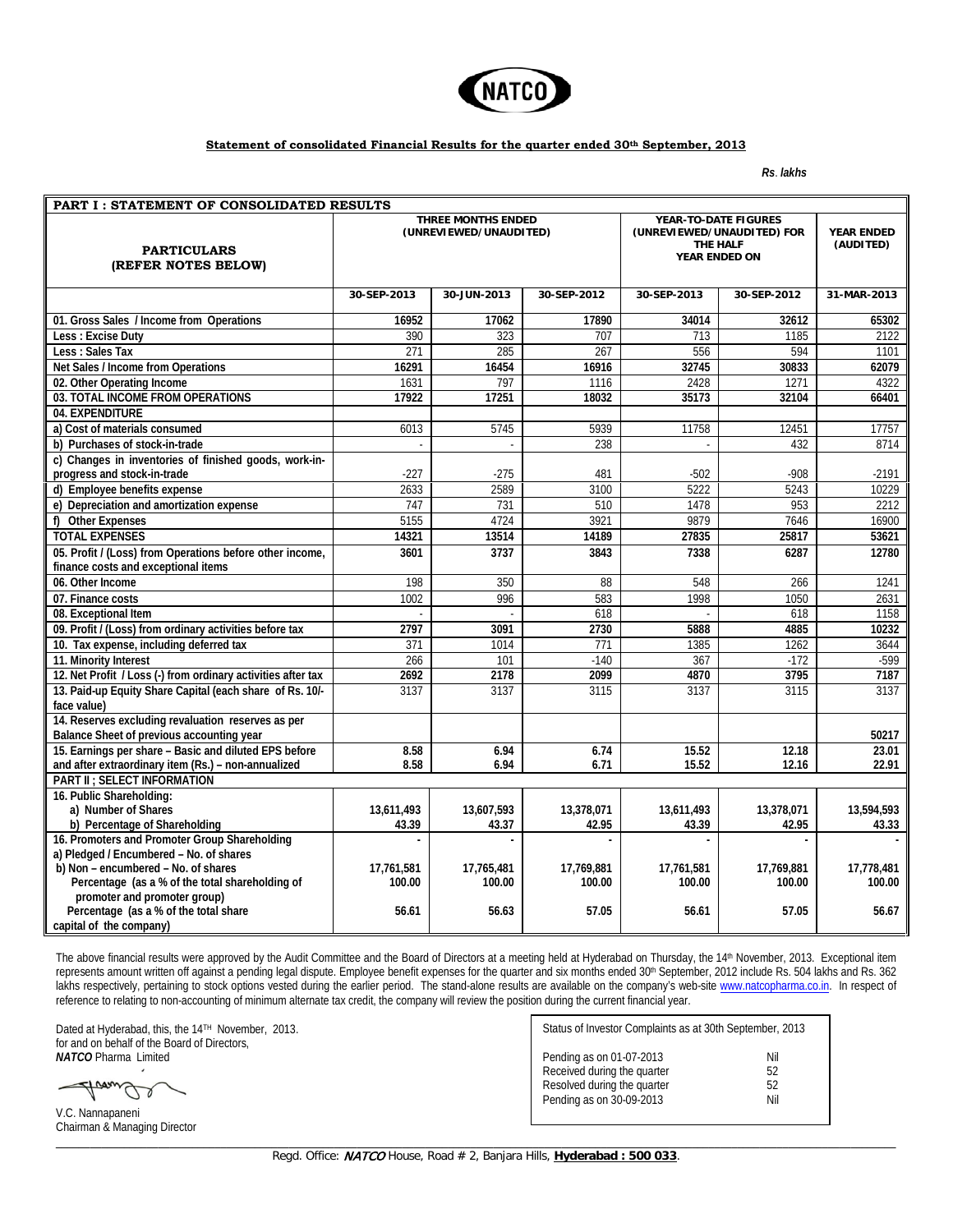| <b>Statement of Consolidated Assets &amp; Liabilities (Rs. Lakhs)</b> |                      |                  |  |  |  |
|-----------------------------------------------------------------------|----------------------|------------------|--|--|--|
|                                                                       |                      | As at            |  |  |  |
|                                                                       | 30 September<br>2013 | 31 March<br>2013 |  |  |  |
| I. Equity and liabilities                                             |                      |                  |  |  |  |
| <b>Shareholders' funds</b>                                            |                      |                  |  |  |  |
| Share capital                                                         | 6,818                | 3,137            |  |  |  |
| Reserves and surplus                                                  | 54,202               | 50,217           |  |  |  |
|                                                                       | 61,020               | 53,354           |  |  |  |
| <b>Non-current liabilities</b>                                        |                      |                  |  |  |  |
| Long-term borrowings                                                  | 13,171               | 13,783           |  |  |  |
| Deferred tax liabilities (net)                                        | 4,316                | 4,432            |  |  |  |
| Other long term liabilities                                           | 6,092                | 1123             |  |  |  |
| Long-term provisions                                                  | 1,614                | 862              |  |  |  |
|                                                                       | 25,193               | 20,200           |  |  |  |
| <b>Current liabilities</b>                                            |                      |                  |  |  |  |
| Short-term borrowings                                                 | 16,979               | 14,774           |  |  |  |
| Trade payables                                                        | 10,703               | 11,430           |  |  |  |
| Other current liabilities                                             | 10,768               | 8,177            |  |  |  |
| Short-term provisions                                                 | 33                   | 107              |  |  |  |
|                                                                       | 38,483               | 34,488           |  |  |  |
| <b>Total</b>                                                          | 125,155              | 108,042          |  |  |  |
| II. Assets                                                            |                      |                  |  |  |  |
| <b>Non-current assets</b>                                             |                      |                  |  |  |  |
| <b>Fixed assets</b>                                                   |                      |                  |  |  |  |
| Tangible assets                                                       | 53,129               | 55,390           |  |  |  |
| Intangible assets                                                     | 2,586                | 2,884            |  |  |  |
| Capital work-in-progress                                              | 11,726               | 10,584           |  |  |  |
| Non-current investments                                               | 7,830                | 154              |  |  |  |
| Long-term loans and advances                                          | 11,941               | 5,720            |  |  |  |
| Other non-current assets                                              | 0                    | 13               |  |  |  |
|                                                                       | 87,212               | 74,745           |  |  |  |
| <b>Current assets</b>                                                 |                      |                  |  |  |  |
| <b>Current investments</b>                                            | 81                   | 81               |  |  |  |
| Inventories                                                           | 15,069               | 14,603           |  |  |  |
| Trade receivables                                                     | 15,540               | 12,971           |  |  |  |
| Cash and bank balances                                                | 1,453                | 1,265            |  |  |  |
| Short-term loans and advances                                         | 5,305                | 4,041            |  |  |  |
| Other current assets                                                  | 496                  | 336              |  |  |  |
|                                                                       | 37,944               | 33,297           |  |  |  |
| <b>Total</b>                                                          | 125,155              | 108,042          |  |  |  |